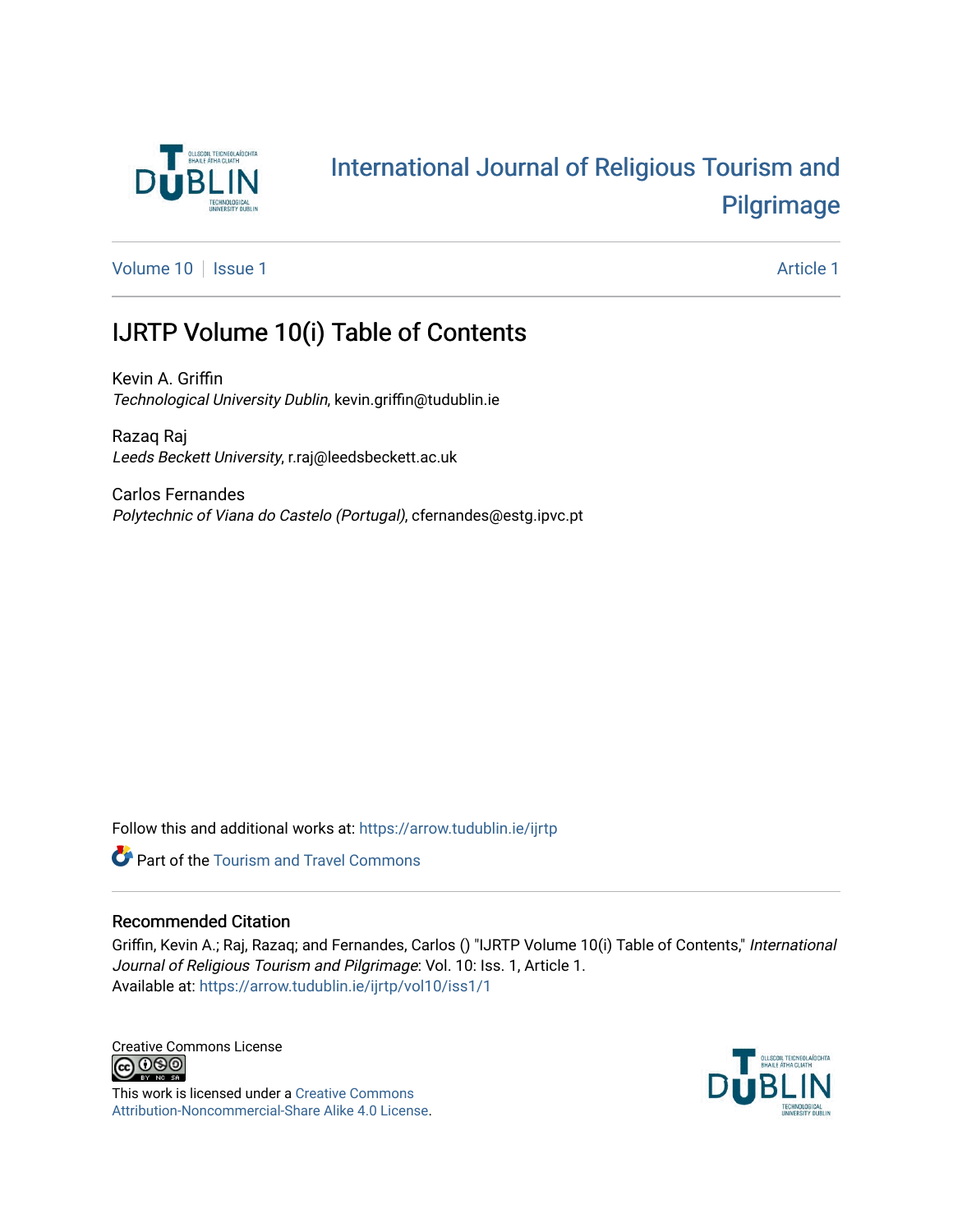## The International Journal of RTP Religious Tourism and Pilgrimage



#### **Journal Editors:**

- Dr. Kevin Griffin
- Dr. Razaq Raj
- Prof. Carlos Fernandes

Volume 10(i) 2022 ISSN: 2009-7379